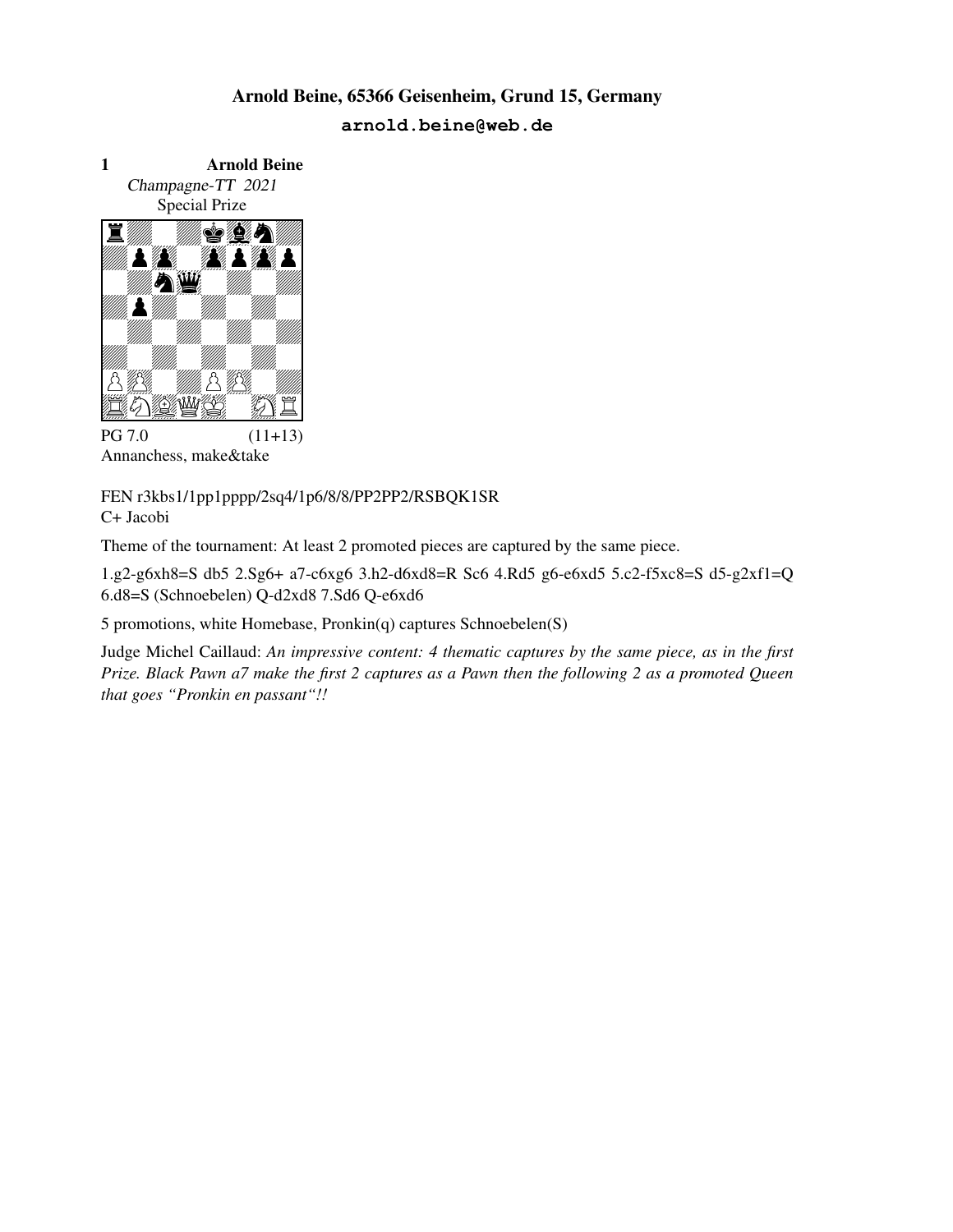2 Arnold Beine Die Schwalbe 312-2, p. 411, No. (19) XII/2021 Award not yet published Arnold B<br>
2 Arnold Beine<br>
Die Schwalbe 312-2, p. 411,<br>
No. (19) XII/2021<br>
Award not yet published<br> **E MARE AND BELLE AND BELLE AND BELLE AND BELLE AND BELLE AND BELLE AND READ BELLE AND READ BELLE AND READ BELLE AND READ B** 



Annanchess, make&take

FEN r1bqk3/pppsppp1/5s2/8/8/5P2/PPPPP3/RSBQKBSR C+ Jacobi

1.hh6 g7-g3xh1=S 2.h6-g7xf8=R hg7 (2.– Sf6? – pinned by wR!) 3.R-h7xh1 Sf6 4.g2-g6xh8=B d7 h3xf1=R (=Q? and wPf2 would be pinned) 5.f3 Sd7 6.B-h3xf1

First double presentation of the theme: Pronkin piece captures Schnoebelen piece – twice by White. Here:  $PR(R)$ xSC(s) &  $PR(B)$ xSC(r) Sibling Pg7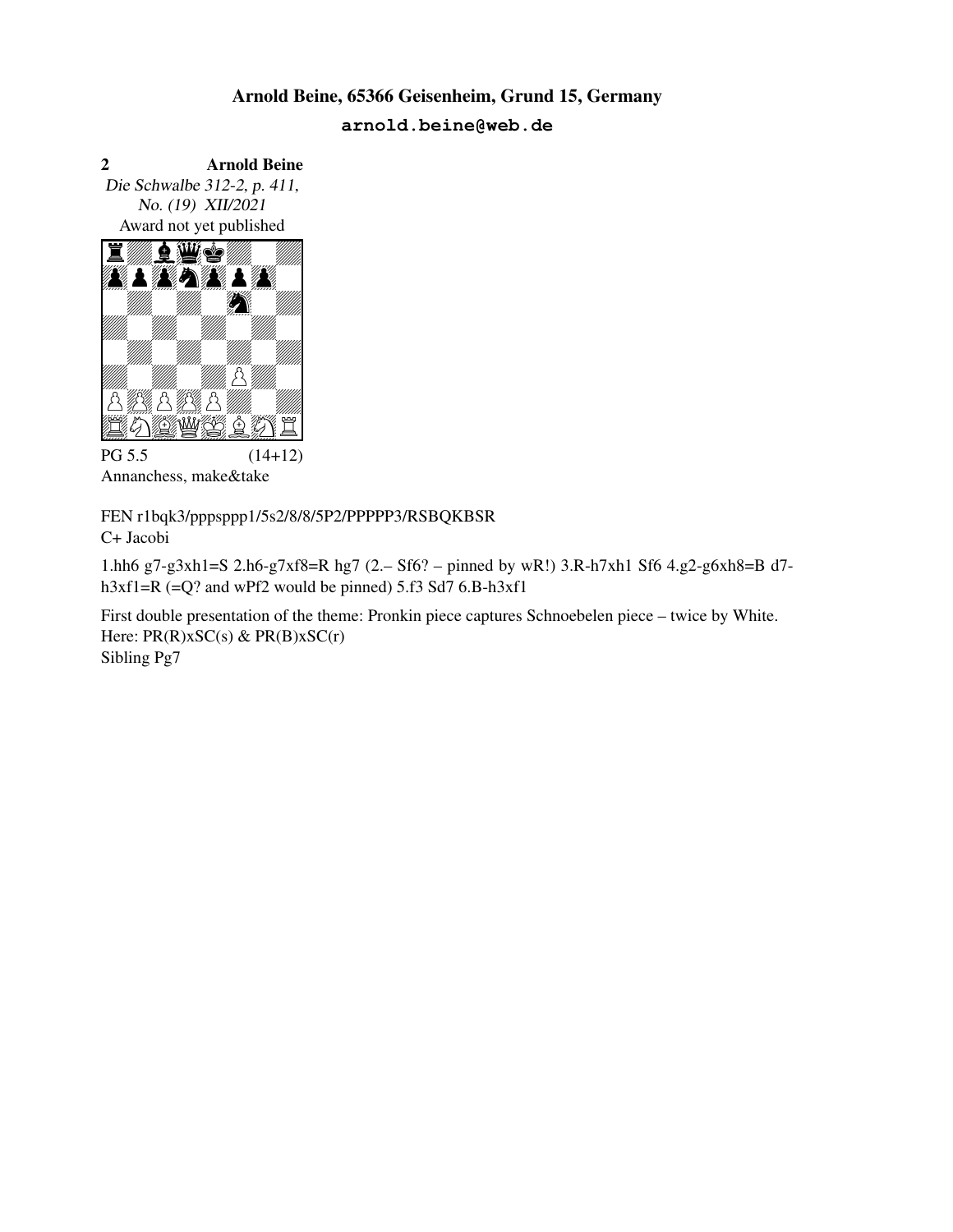3 Arnold Beine Die Schwalbe 312-2, p. 411, No. (20) XII/2021 Award not yet published Arnold B<br>
3<br>
Die Schwalbe 312-2, p. 411,<br>
No. (20) XII/2021<br>
Award not yet published<br>  $\begin{array}{ccc}\n\bullet & \bullet & \bullet \\
\hline\n\bullet & \bullet & \bullet & \bullet\n\end{array}$ 



Annanchess, make&take

FEN rsbBkb2/1p1pp2p/5p2/8/8/8/PPPPP3/RSBQKrSR C+ Jacobi

1.hh6 g7-g3xh1=B 2.h6-g7xf8=R (=Q? and Pf7 would be pinned) f6  $3.g2-g6xh8=R$  B-h6xf8 4.Rg6xg8 ch2 5.f2-b6xd8=B h1=S+ 6.R-h6xh1 a7-f2xf1=R

First double presentation of the theme: Pronkin piece captures Schnoebelen piece – once by each side. Here:  $PR(b)xSC(R)$  &  $PR(R)xSC(s)$ 

The last move was added to get rid of the 3rd wB (with Annanchess or make&take Bishops can change the colour of their square, so wBd8 in the diagram could be an original Bishop) and to get a 3rd Phoenix (wR, bS, bR).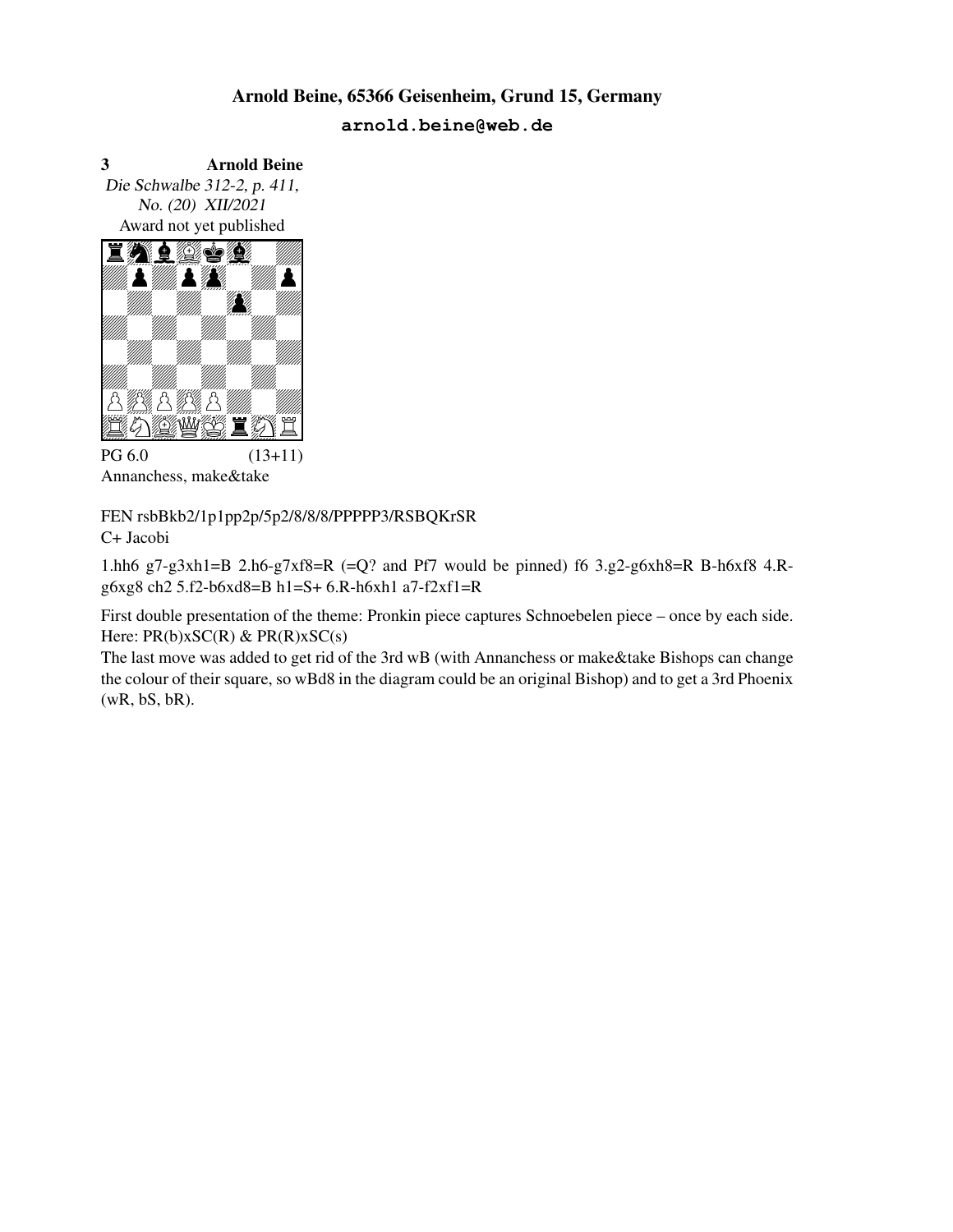4 Arnold Beine Die Schwalbe 306-1, No. 18434 XII/2020 Award not yet published Arnold B<br>
Die Schwalbe 306-1, No.<br>
18434 XII/2020<br>
Award not yet published<br>
The Markovice of the Sandary School School School School School School School School School School School School School School School School Schoo



 $PG 7.5$  (11+9) Annanchess, make&take

FEN R1Qqk1SB/2psppPp/8/8/8/8/2PPP3/Rbs1KS2 C+ Jacobi

1.g2-g6xh8=B g7-c3xd1=Q 2.h2-g4xg8=S+ Bg7 3.f2-d4xg7 a7-f2xf1=R 4.b2-b6xa8=R d7-b6xb1=B 5.c2-f5xc8=Q+ Sd7 6.S-g3xf1 Q-c2xc1+ 7.R-c6xc1 b7-b2xc1=S+ 8.ac2

Black and white AUW 3x Phoenix (bR, wQ, bS) Sibling wPc2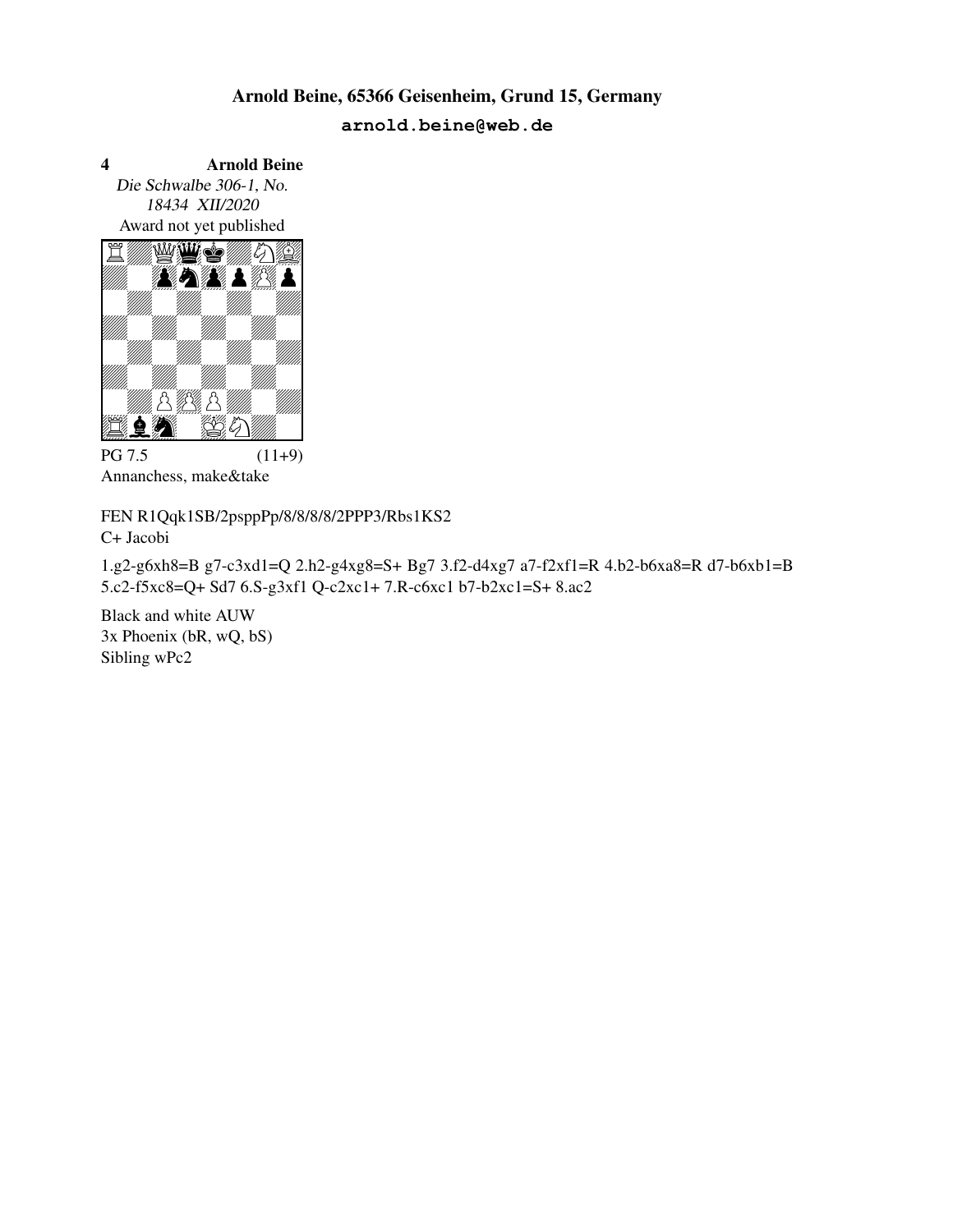5 Arnold Beine Quartz 51, 3rd Murfatlar Tourney I/2021 2nd Honourable Mention Arnold B<br>5<br>2008 Arnold Beine<br>2007 Arnold Beine<br>2008 Municipal Plantion<br>2008 Million<br>2008 Million<br>2008 Million



Point Reflection, make&take

FEN rs3bs1/ppp1p1p1/3pr3/2p4k/8/8/PP1PPPPP/2B1K1SR C+ Jacobi, 90 h

Theme of the tourney: Point Reflection

1.Sa3 h6 2.Rb1 h6-e3xd1=Q 3.Rc3 R-h3xc3 4.S-d6xc8 R-c4xc2 5.Be3 f4 6.Bc5 Kh5 7.K-f1xd1 dd6 8.S-e6xd8 f4-e3xc5 9.Se6+ R-e3xe6 10.Ke1

White homebase, Schnoebelen (bQ), switchback (wK)

Judge Paul Rãican: *The promotion of a black Pawn in Queen is justified by the moves 6.– Kh5 and 7.K-f1xd1. Good combination between Point Reflection and make&take.*